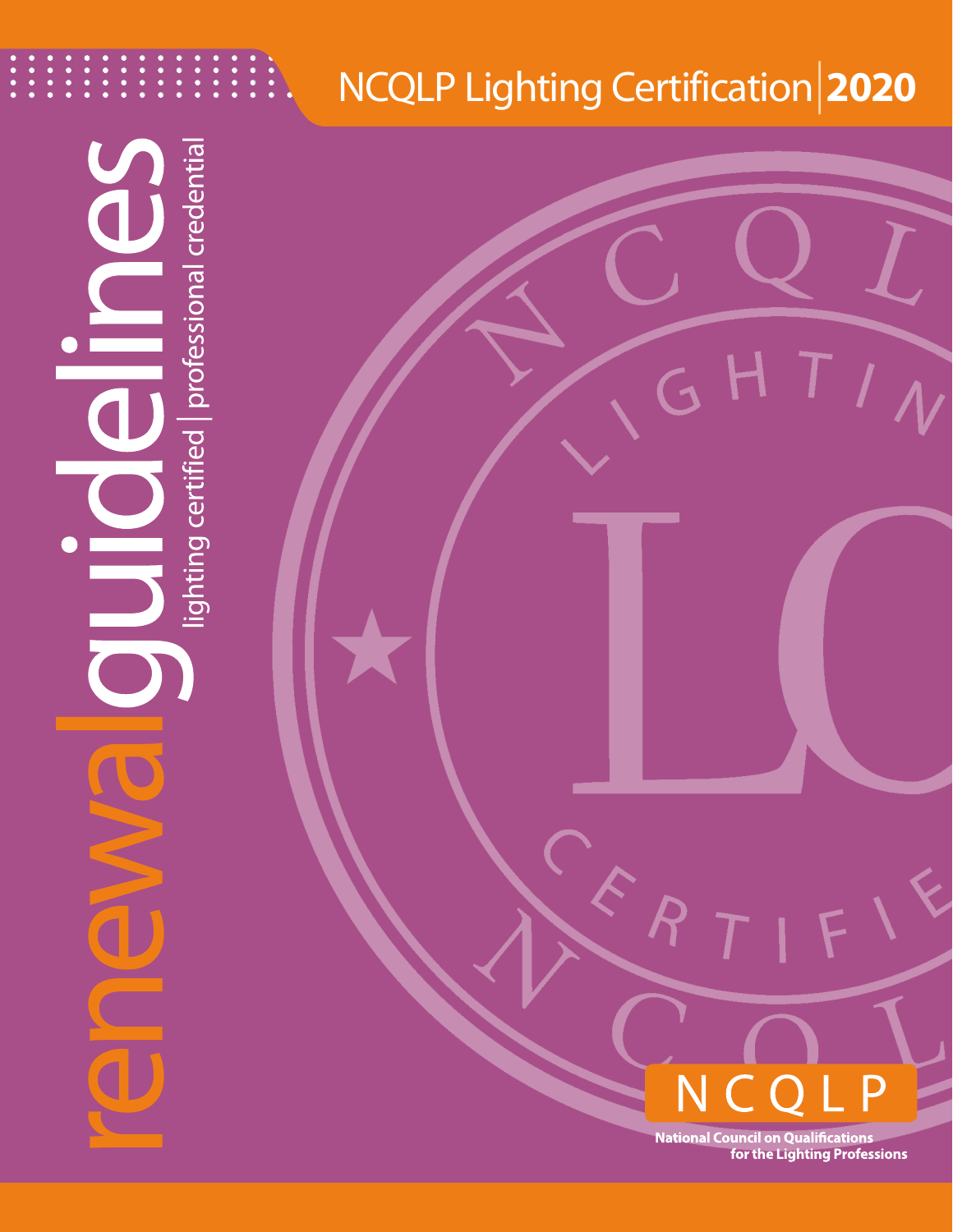#### Dear LC:

Lighting Certification continues to grow each year which is very gratifying. In 2019 the number of lighting professional who applied for, took and successfully completed the Lighting Certification Examination was very encouraging. As a result, there are now approximately 3000 LCs.

While the number of lighting practitioners who are LCs increases each year, so does the importance of and respect for the credential. Not only does the lighting industry and individual LCs value Lighting Certification, but so do those who utilize our services! This is very good news! NCQLP applauds each and every LC for their commitment to these very important standards. The importance of Lighting Certification continues to be shown by employers who are requiring the LC and energy-efficiency organizations which are encouraging Lighting Certification as a part of their Requests for Proposals as well as providing financial incentives for those who work with them to become Lighting Certified. Project managers, too, are also increasingly including the LC as a part o<sup>f</sup> their selection criteria. In 2005, as many of us know, the federal General Services Administration (GSA) specified, for the first time, that, "those who do lighting work on federal buildings must be Lighting Certified which as another important milestone.

With the release of these Certification Renewal Guidelines, we are beginning the 2020 certification renewal cycle. It is quite heartening for the Certification Renewal Committee to see that there are now so many more sources of continuing education in lighting which encompasses an expanding number of online offerings. However, we also are well aware that we, as LCs, need to be leaders within our profession and the associations in our field that contribute so much to improvement our industry. At the same time, there is a great need for teachers of lighting who can not only work to prepare those entering the field, but also provide continuing education and do the fundamental research we need so that we are as responsive as we possibly can be in meeting the ever increasing demand for effective and efficient lighting within our own country and around the world. By maintaining our Certification, we help to ensure that our knowledge base is up-to-date and we demonstrate to our clients that they will benefit significantly from hiring an LC. Our level of expertise leads to better designs, improved efficiency and effectiveness.

We extend our best wishes to each of you as you prepare and submit your LEU Reporting Form to renew your Certification in 2020. Please know that NCQLP is committed to your success and stands ready to assist you as you undertake this important task. Should you have questions, please call our NCQLP office. Our staff will work with you.

Sincerely, NCQLP Certification Renewal Committee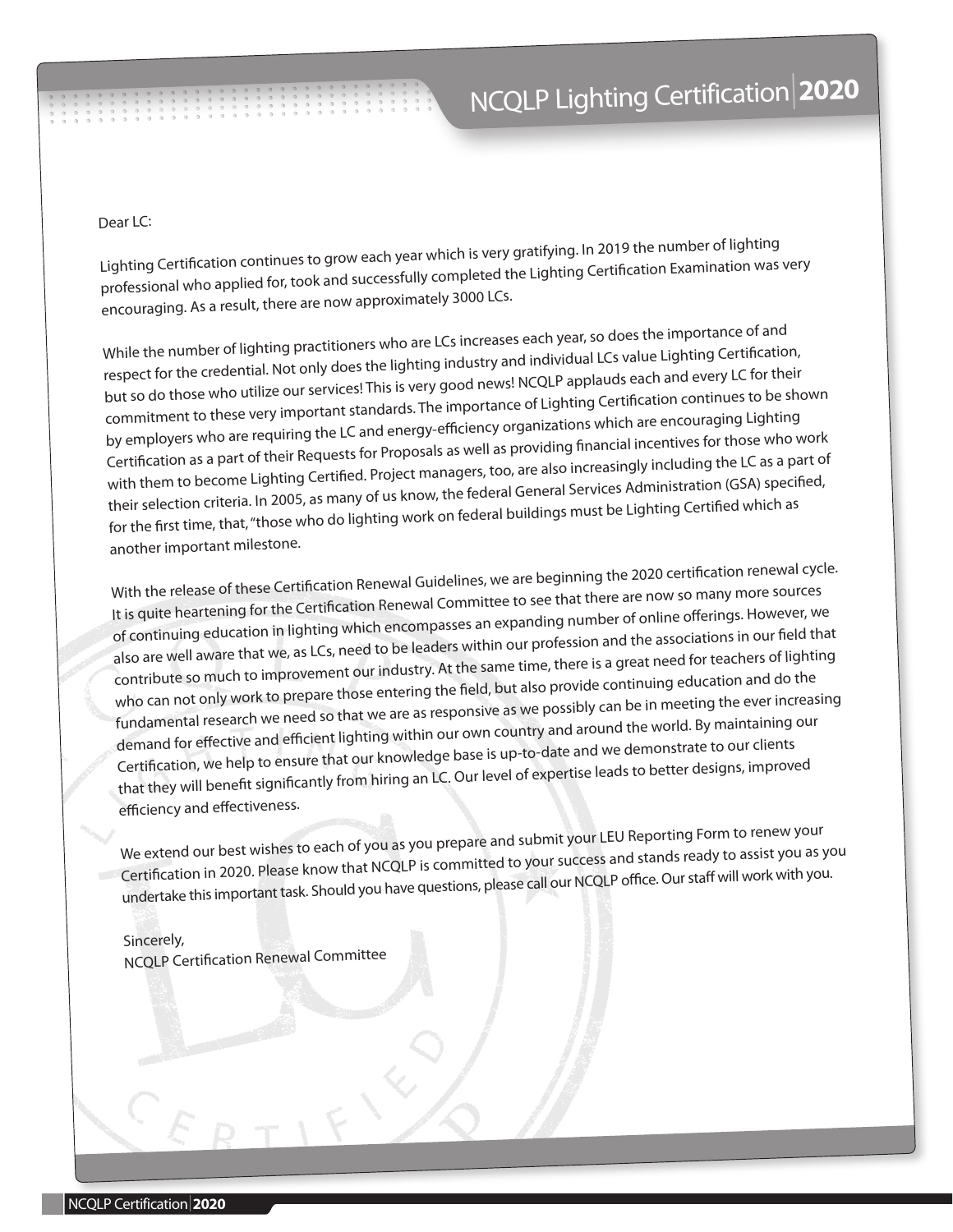# **LC Certification|Renewal Guidelines**

# **1. Certification Renewal Cycle**

All LCs must renew their certification every three (3) years. All certification cycles begin on January 1 and end on December 31. The renewal cycle begins January 1 of the year immediately following successful completion of the LC examination.

# **2. Certification Credit Unit**

The basic NCQLP renewal unit is called a Lighting Education Unit (LEU). In general, one LEU is earned for each contact hour of lighting education*.*

# **3. Approved Renewal Methods**

LCs can maintain their LC status by meeting one (1) of the following criteria within each three-year cycle:

- A. Earn 36 LEUs in the areas that qualify as professional development. LCs maintain documents for two (2) years.
- B. *(Manual renewal only)* Earn 18 LEUs and document 25 years of experience in lighting, utilizing the form provided in the guidelines. *(The 25-year Form must be submitted, only once, when 25 years of service is reached.)* This Form, when originally submitted, must accompany the renewal Form and be sent in the mail.
- C. Take and successfully complete the current LC examination in the third year of the cycle.

# **4. Time Requirements for Each Cycle**

Units may be acquired as of the first day of the year following the examination for successful LCs. All LEUs for a three-year cycle may be earned in any one year. All units must be earned and submitted during the current cycle.

# **5. Professional Development Areas**

- 1. Lighting Continuing Education Courses
- 2. Industry Lighting Education
- 3. College/University Lighting Courses
- 4. Masters/PhD Degree Lighting Studies
- 5. Lighting Educational Speaking/Teaching
- 6. LC-Authoring and Publishing Lighting Materials
- 7. Lighting Recognition
- 8. Lighting Industry Leadership
- 9. Lighting Course Development
- 10. Online Continuing Education Courses

### **6. Self-Reporting System**

Lighting Certification Renewal is a self-reporting system. Each LC is responsible to know their renewal date, maintain their LEUs and submit a sufficient number to meet renewal requirements as well as to keep their online profile current.

# **7. Submission Method**

LC's may submit their LEU renewal by mail/private carrier or online through the NCQLP website, www.ncqlp.org. (Manage LEUs via the LC login section.) *No emails or faxes will be accepted*. Do not email or otherwise send duplicate copies.

### **8. Certification Renewal Procedures**

A. The NCQLP Registry of Certified Lighting Professionals is available at www.ncqlp.org. The Registry includes all those LCs who are currently certified. LCs are responsible for updating their contact information online through NCQLP's website whenever any change occurs to ensure a correct listing is on the LC Registry.

- B. For each three-year cycle, LCs must report all LEUs to NCQLP. The deadline to submit your LC renewal is December 31 of the year in which the certification cycle ends. Names of nonrenewing LCs are then removed from the Registry. However, NCQLP has instituted a grace period of one month, through January 31. Once renewed, LCs name will be reinstated.
- C. For those LCs who miss the postmarked deadline of January 31, the Board of Directors has provided an extension to the grace period through March 31. To renew after January 31, but by March 31, the certification renewal fee is \$575. Of course, in order to renew, each LC must submit the required number of LEUs. *No certification renewal materials will be accepted after March 31.*
- D. Letters and updated certificates will be sent in February to all successful certificants.

### **9. Fees**

#### *The Certification Renewal Fee is \$375 (\$575 February 1)*

Certificate renewal fees must be paid when the three-year LEU reporting form is submitted. The fee of \$375 (\$575 February 1) must accompany the renewal.

LCs wishing to renew their certification by retaking and paying for the examination in the third year of their cycle are not required to remit the \$375 renewal fee, but they need to notify NCQLP on their examination application that this will be their method of certification renewal.

## **10. Specific Guidelines for Earning LEUs**

Only lighting-related activities that promote continued learning and education in the field beyond the baseline covered by the examination may be submitted for LEU credit. Personal development and specific manufacturers' productoriented or marketing presentations do not qualify for LEU credit, except as noted in category 1.5. Taking a review course on basic lighting, such as "The Fundamentals of Lighting," does not qualify as continuing education nor do preparation hours for any test or examination.

Lighting Related refers to areas of education or professional experiences that directly contribute to the LC's ability to perform work in the lighting field. Please note that education or activities that contribute to the LC's general knowledge, such as business tax law or accounting or human psychology, are not "lighting related" because they do not directly help the LC do better lighting work. Courses on general topics can be included if at least 25% of the course deals with lighting or its control or the power generation for it. Courses on operating a business are applicable if the course is aimed at the specific needs and issues of a lighting design business, lighting representative agency, lighting manufacturer, or similar activity. Following are some examples of activities that DO and DO NOT qualify as "lighting related."

*(continues)*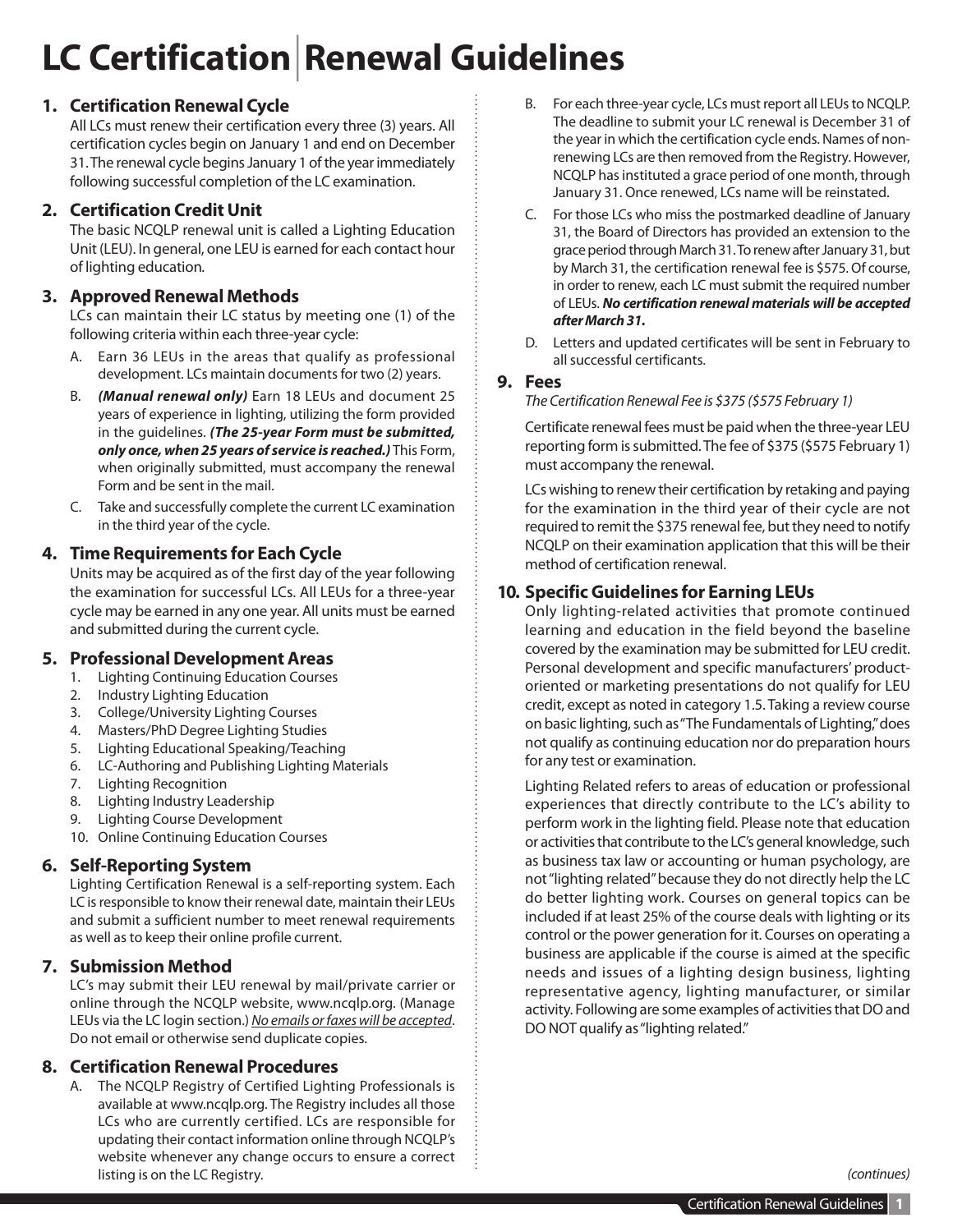# **LC Certification|Renewal Guidelines**

*As under 10.0, online Courses longer than two (2) hours must be reviewed by the NCQLP Certification Renewal Committee* for the level and LEUs that can be earned if they are to be submitted for renewal. Please confirm with the course provider that an NCQLP Certificate of Registration has been obtained by them from NCQLP. A copy of this certificate should be received by you from the course provider for your records.

# **Do Qualify**

- Seminars attended on green buildings. These qualify because lighting is such a large part of green building design.
- Education in building emergency systems, as long as lighting is 25% of the systems discussed.
- Seminars on light pollution or light trespass.
- Life cycle economic analysis, if it includes formulas or procedures that apply to lighting cost analysis.
- **Presentations on photographing lighting installations.**
- Sales training from a manufacturer that includes **unbiased** education in lighting calculations, lighting quality, luminaire materials and their durability.
- A seminar on wind power generation or photovoltaic power generation if the power is used in part for architectural lighting or signage as opposed to irrigation pumping.
- A course or presentation on vision and the physiology of the human eye.
- $\blacksquare$  Seminars on energy codes for entire buildings, as long as lighting is specifically covered in the seminar.
- $\blacksquare$  Electrical engineering for buildings, provided that 25% or more of the course addresses power distribution for lighting.
- Online lighting courses over 2 hours reviewed by the NCQLP Certification Renewal Committee for the number of LEUs that can be earned.

# **Do Not Qualify**

- Mechanical engineering technology updates.
- Architectural history courses.
- Courses in tax law or insurance not specifically targeting lighting businesses.
- **Photography course which is a general course or a specific** course on photographing flowers, for example, which is not lighting related.
- Course in sales techniques.
- ASHRAE or AIA section or conference meetings, unless the topic is specific to lighting.
- Seminars on building envelope energy code compliance.
- Seminars on controls for environmental and fire systems.
- A general course on marketing, such as "Writing Better Business Letters," "Persuasive Speaking," or "Time Management."
- A review course on basic lighting, such as "The Fundamentals of Lighting."
- A general seminar on patent and copyright law.
- Online lighting courses over 2 hours which have NOT been reviewed and registered by the NCQLP Certification Renewal Committee.
- Preparation time for examinations/courses.

# **11. Professional Development Documentation**

LCs are to evaluate their own continuing education and professional development activities and determine the appropriate number of LEUs earned based on the information outlined in this publication and are responsible for meeting the deadline.

An LEU Reporting Form is available in the guidelines or online through the NCQLP website for all LCs to use in cumulatively recording their LEUs for each certification cycle. LCs must complete the renewal fully and provide all required information, including **specific activity dates** and **activity titles**. A course/ seminar should be listed exactly as the title appears in the course description. Units earned are based on contact hours. In general, one LEU is earned for each one (1) hour of lighting education.

# **12. Annual Audit** *(By Mail Only)*

Completing and retaining documentation is the responsibility of each LC. LCs must maintain all records for two (2) years following the end of each certification cycle. NCQLP will conduct annual audits of a sampling of LCs scheduled to renew their certification in any given year and reserves the right to request records from any LC as a part of this process. Those LCs who are being audited must forward their complete documentation to the NCQLP for review. When an LC is being audited, detailed instructions will accompany all audit requests. Failure to comply with audit requests will result in immediate and automatic termination of LC status by NCQLP.

# **13. NCQLP Logo and Mark**

Both the NCQLP name and the NCQLP mark (the circle with the centered LC) are trademarked as the property of NCQLP and are reserved for the official purposes of the NCQLP organization only.

# **14. Termination of Certification**

Once Lighting Certification has lapsed, the only way to become Lighting Certified again is by sitting for and successfully completing the LC Examination.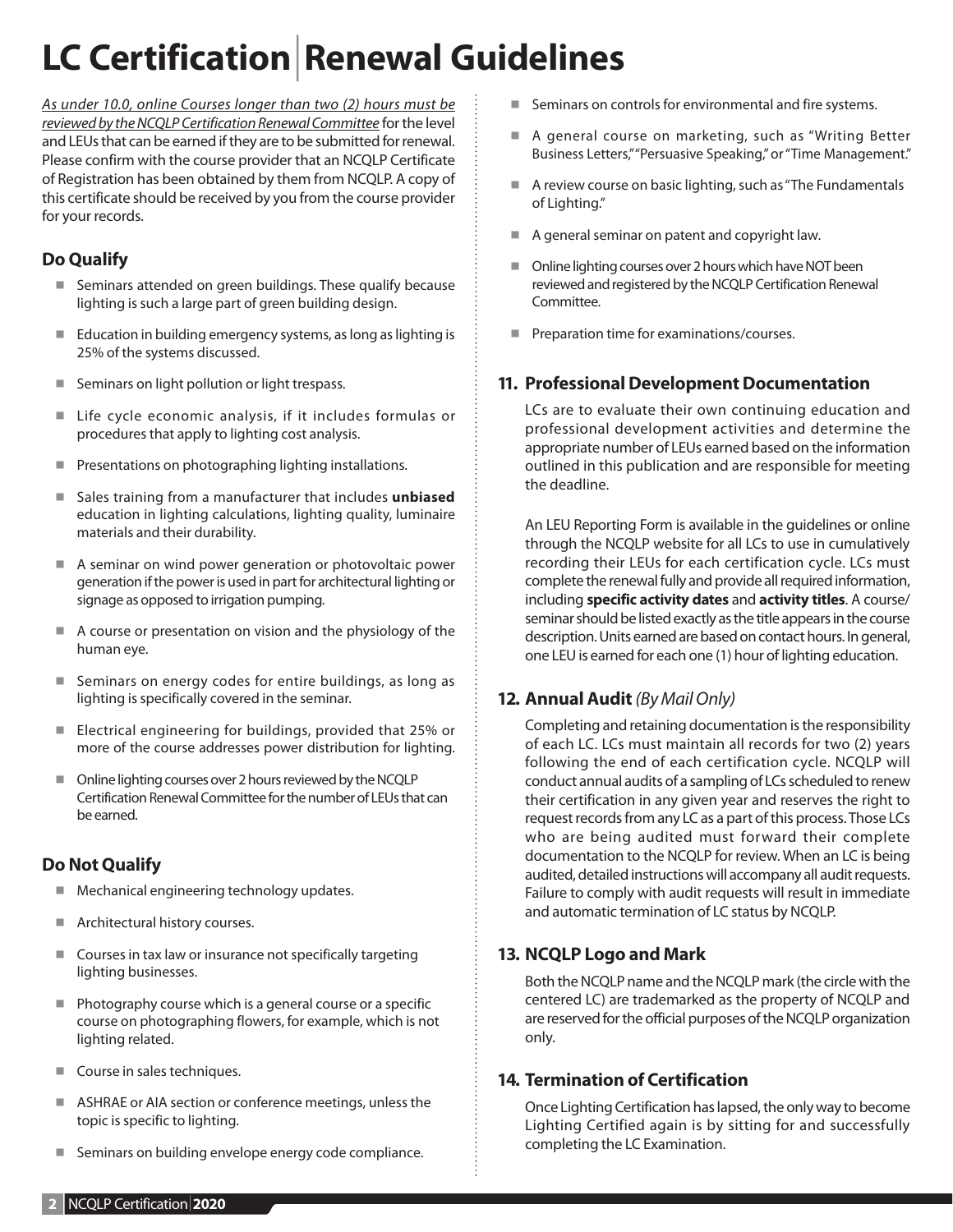# **NCQLP| Organization & Governance**

The National Council on Qualifications for the Lighting Professions (NCQLP) is a non-profit corporation founded in 1991 to serve and protect the well-being of the public through effective and efficient lighting practice. Through a peer review process, the NCQLP establishes the education, experience and examination requirements for baseline certification across the lighting industry.

# **NCQLP Member Organizations**

- Illuminating Engineering Society of North America (IES)
- International Association of Lighting Designers *(IALD)*
- interNational Association of Lighting Management Companies *(NALMCO)*
- Lighting Research Center *(LRC)*
- National Association of Independent Lighting Distributors *(NAILD)*
- National Electrical Manufacturers Association *(NEMA)*
- New York State Energy Research and Development Authority *(NYSERDA)*
- Northeast Energy Efficiency Partnerships (NEEP)
- U.S. Department of Energy *(USDOE)*

# **NCQLP Contributors and Supporters**

The development of the Lighting Certified (LC) credential was funded through a major grant from the U.S. Environmental Protection Agency *(EPA)*. Additional, significant support has been provided by the U.S. Department of Energy-Federal Energy Management Program *(FEMP)*, International Association of Lighting Designers *(IALD)*, Illuminating Engineering Society of North America *(IES)*, National Electrical Manufacturers Association *(NEMA)*, the California Energy Commission *(CEC)*, and Southern California Edison. Additional grants from the Nuckolls Fund for Lighting Education and the U.S. Department of Energy *(USDOE)* were received in 2000. USDOE funding continued in 2002 and 2003. A number of other lighting related corporations, organizations and individuals have provided ongoing program financial support for this industry-initiated Lighting Certification program. A list of those supporting NCQLP is included on the NCQLP website (www.ncqlp.org).

# **NCQLP Mission Statement**

The mission of NCQLP is to serve and protect the well being of the public through effective and efficient lighting practice.

# **Strategic Goals and Objectives**

- **1. To improve and administer a justifiable and defensible certification for lighting practitioners.**
- **Perform regular Job Analysis Studies as a basis for the LC** credential.
- Develop and administer an annual LC examination.
- **Provide oversight for continuing education and renewal** process for a valid and reliable LC credential.
- **2. To maintain continuity of NCQLP certification by establishing a credible, financially stable organization.**
- **Establish administrative policies and quidelines.**
- Comply with applicable laws and regulations.
- Develop sources of income and an ongoing fundraising effort.
- **Promote a positive public image.**

#### **3. To increase the demand for certified practitioners with end users.**

- **Encourage end users to use LC certified practitioners.**
- Explore strategies to support the efforts of lighting practitioners.
- Encourage jurisdictions to require LC certified practitioners.

#### **4. To encourage lighting practitioners to seek certification.**

- Publicize the mission of NCQLP.
- Assist lighting practitioners in the identification of educational opportunities to prepare for the examination.
- **Market to practitioners, organizations, and governmental** agencies.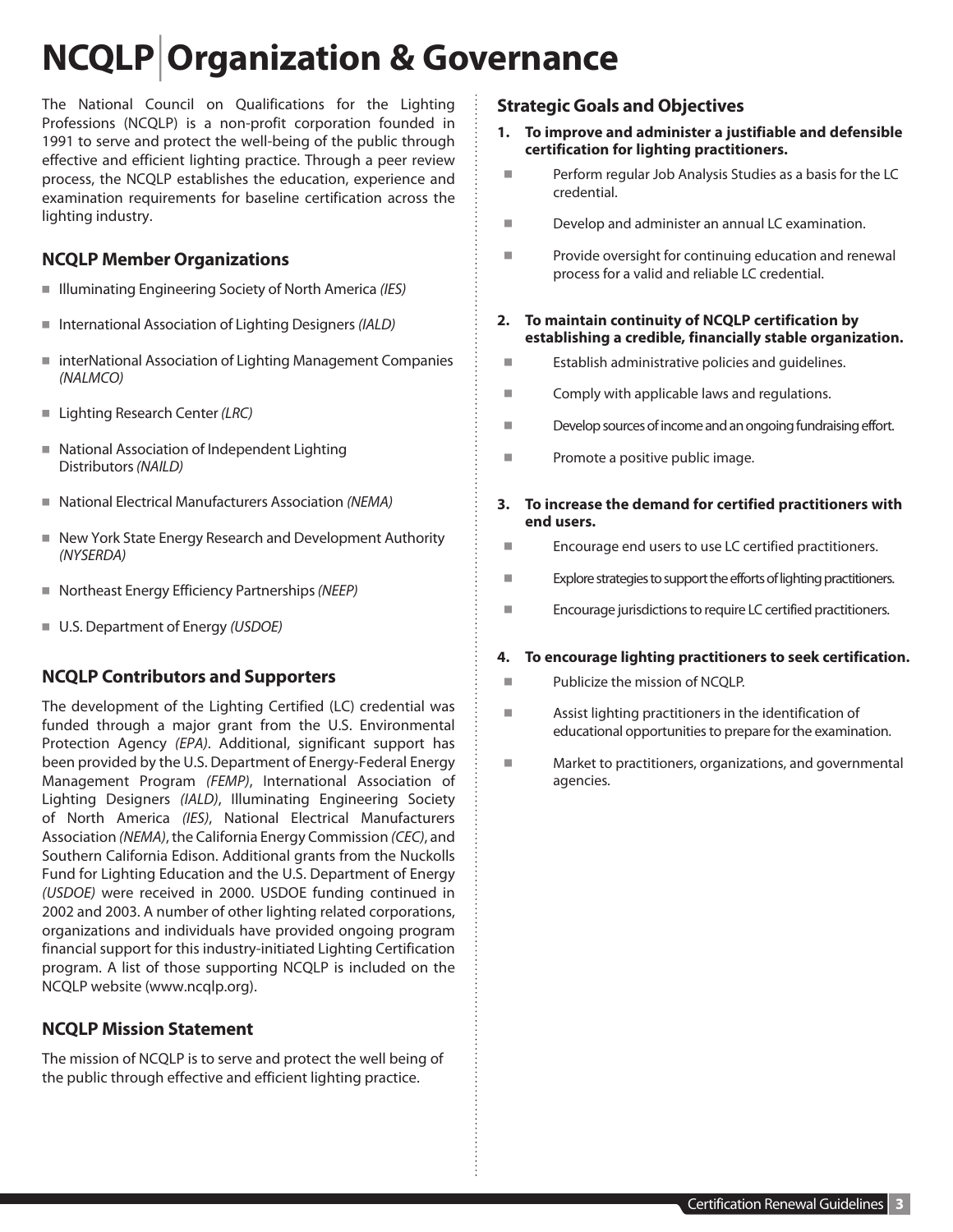# **LC Certification| LEU Credits Information**

## **1.0 Continuing Education**

#### **Lighting Courses**

*Same course may be submitted only once per cycle. \* One contact hour is 50 to 60 minutes of classroom time.*

#### **1.1 AIA Courses**

*Credits Determined By:* Contact Hours *LEUs:* One (1) Per Contact Hour

#### **1.2 ASID, IIDA Courses**

*Credits Determined By:* Contact Hours *LEUs:* One (1) Per Contact Hour

#### **1.3 IES Courses**

*Credits Determined By:* Contact Hours *LEUs:* One (1) Per Contact Hour

#### **1.4 Other CEU Courses**

*Credits Determined By:* Contact Hours *LEUs:* One (1) Per Contact Hour

#### **1.5 Lighting-Related Business**

**Development Courses** *Credits Determined By:* Contact Hours *LEUs:* One (1) Per Contact Hour

*Course must be specifically promoted as a lighting-related business course. A maximum of only six (6) LEUs per cycle may be earned in this category.*

#### **1.6 LEED Seminars/Courses**

*Credits Determined By:* Contact Hours *LEUs:* One (1) Per Contact Hour

*Seminars/Courses must be lighting related. LEUs are determined by the portion that is lighting related.*

#### **1.7 Lighting Related Examinations**

- a. Examination must be intermediate to advanced level with a minimum 60% lighting related.
- b. Content covered; level of testing; sample of the testing documentation; information on the certifying organization; testing methodology; and proctoring procedures are the basis for review.
- c. If a certifying organization is submitting, the renewal cycle requirement for maintaining the certification must be stated.

#### **1.8 Whole Building Controls Courses:**

- a. The course must be 60% lighting and lighting controls related.
- b. It must emphasize energy reduction through the use of effective lighting control design techniques.
- c. It has to be a design based course that demonstrates integration technologies and how they impact a lighting design.
- d. The course cannot be an HVAC Building Management System offering a short lighting integration discussion, but must be primarily on lighting and lighting control.

### **2.0 Industry Lighting Education**

*Same course may be submitted only once per cycle. One contact hour is 50 to 60 minutes of classroom time.*

**2.1 Manufacturers' Lighting Education Courses, Seminars, etc.**

*Credits Determined By:* Contact Hours *LEUs:* One (1) Per Contact Hour

*Credit for noncommercial/nonmarketing section only. A maximum of only 12 LEUs per cycle may be earned in this category.*

#### **2.2 Government Lighting**

**Education Courses, Seminars, etc.** *Credits Determined By:* Contact Hours *LEUs:* One (1) Per Contact Hour

**2.3 Attending Local Program Meetings** *Credits Determined By:* Meetings Attended *LEUs:* One (1) Per Two (2) Meetings

*Half credits will not be accepted. Exact dates and topics must be provided on the LEU Reporting Form. These credits are given for non-social events.*

## **2.4 Attending Regional/National International Lighting Conferences and Tradeshows**

*Credits Determined By:* Event Attendance *LEUs:* One (1) Per Conference or Trade Show

*Must be officially registered for event.*

**2.5 Non CEU Courses, Seminars, etc.** *Credits Determined By:* Contact Hours *LEUs:* One (1) Per Contact Hour

### **3.0College/University Lighting Courses**

*Same course may be submitted only once per cycle.*

- **3.1 Undergraduate Lighting and Lighting- Related Courses** *Credits Determined By:* Contact Hours *LEUs:* One (1) Per Contact Hour
- **3.2 Graduate Level Courses and Research** *Credits Determined By:* Contact Hours *LEUs:* One (1) Per Contact Hour

#### **3.3 Adult Continuing Education Courses** *Credits Determined By:* Contact Hours *LEUs:* One (1) Per Contact Hour

### **4.0 Masters/PhD Degree Lighting Study**

*LEUs equal total required for one three-year cycle*

#### **4.1 Masters Thesis**

*Credits Determined By:* Completed Manuscript *LEUs:* 36

**4.2 PhD Dissertation**

*Credits Determined By:* Completed Manuscript *LEUs:* 36

## **5.0Lighting Educational Speaking/Teaching**

#### *A maximum of 18 LEUs may be earned in this area per cycle. Add one (1) LEU if first time taught. Same course may be submitted only once per year.*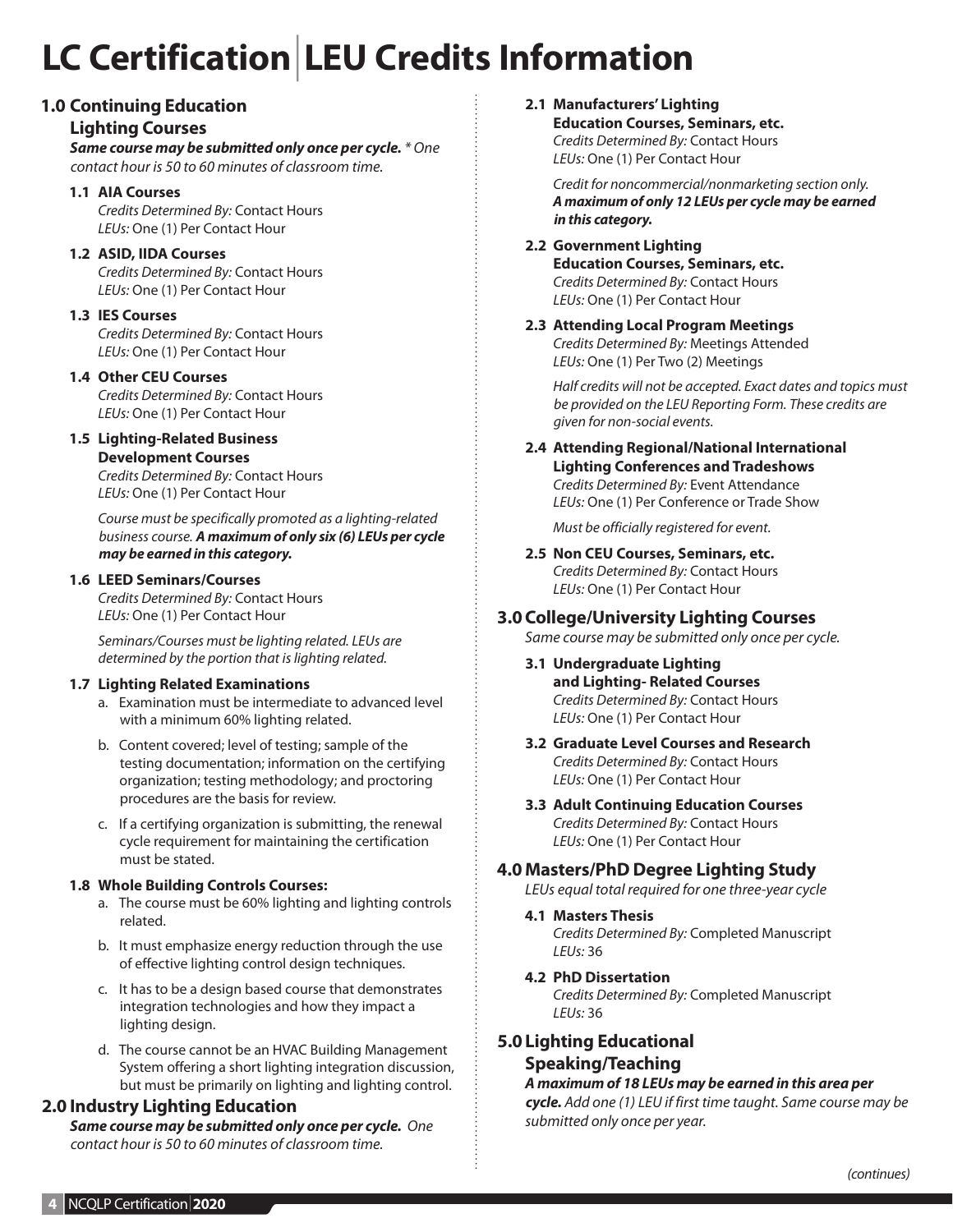# **LC Certification| LEU Credits Information**

- **5.1 Teaching Lighting Courses, Seminars, etc.** *Credits Determined By:* Contact Hours *LEUs:* One (1) Per Contact Hour
- **5.2 Tradeshow Educational Presentations** *Credits Determined By:* Contact Hours *LEUs:* One (1) Per Contact Hour
- **5.3 Conference Presentations** *Credits Determined By:* Contact Hours *LEUs:* One (1) Per Contact Hour

#### **6.0LC- Authoring & Publishing Lighting Materials** *A maximum of 18 LEUs may be earned in this area per cycle by authors.*

- **6.1 Journal and Magazine Articles** *Credits Determined By:* Published Page *LEUs:* Two (2) Per Page *(Photos excluded)*
- **6.2 Lighting Ordinances, Manuals, etc.** *Credits Determined By:* Published Page *LEUs:* Two (2) Per Page *(Product literature excluded)*

# **6.3 Design Guides, Practices, Technical Memorandums, etc.**

*Credits Determined By:* Published Page *LEUs:* One (1) Per Two (2) Pages *(Includes IES Handbook)*

**6.4 Lighting-Related Engineering and Design Books** *Credits Determined By:* Published Text *LEUs:* 36

This category is not subject to the 18 maximum LEUs per cycle limit.

#### **7.0 Lighting Recognition**

*A maximum of nine (9) LEUs may be earned in this area per cycle.*

#### **7.1 Association/Society Lighting Design and Lighting-Related Awards**

*Credits Determined By:* Award Received *LEUs:* 1, 2 or 3 Per Award

*Local: one (1) credit. Regional: two (2) credits. National/International: three (3) credits. Credit will be granted only if LC has received the highest award in an awards program.*

#### **7.2 Technical Achievement Awards**

*Credits Determined By:* Award Received *LEUs:* 2 per Award

*Includes member organization Fellow Award*

# **8.0Lighting Industry Leadership**

*Must be national or international level position. A maximum of 18 LEUs may be earned in this area per cycle.* 

- **8.1 NCQLP and NCQLP Member Organization Officer** *Credits Determined By:* Years Served *LEUs:* Three (3) Per Year
- **8.2 NCQLP and NCQLP Member Board/Council Member or Committee Chair**

*Credits Determined By:* Years Served *LEUs:* Two (2) Per Year

#### **8.3 NCQLP and NCQLP Member Organization Committee or Task Force Member**

*Credits Determined By:* Years Served *LEUs:* One (1) Per Year

*Includes IESNA final judging for The Illumination awards.*

#### **8.4 NCQLP Member Organization District or Regional Chair**

*Credits Determined By:* Years Served *LEUs:* One (1) Per Year

#### **8.5 Mentoring Programs**

- a. A nationally established and recognized lighting industry mentoring program.
- b. Must have specific mentoring and reporting guidelines for participants.
- c. Program should include an Application Form and Approval From to describe all participants.
- d. An Annual Reporting Form showing the interaction, dates, and overall progress of all participants to be included with the LCs renewal form.
- e. The time length of mentoring commitment must be outlined.
- f. If the participants work for the same company, the submission must be approved by an independent entity.
- g. There must be a minimum of 6 hours of engagement between participants per year. There is a maximum of 6 LEUs per cycle for the mentor.
- h. The independent organization must provide a signed document of completion to the participants.
- i. The participants submit the program to the NCQLP at the participants renewal cycle.

### **9.0Lighting Course Development**

*Applies only to new lighting courses with three (3) or more contact hours in Categories 1.0, 2.0, 3.0, 4.0, and 5.0. The new course must contain significant new material and cannot just be a rearrangement of an existing course, and it must have been created within the current certification cycle. NOTE: The LEUs are for course development only, not for teaching.)*

#### **9.1 Creation of New Lighting Courses**

*Credits Determined By:* Course Contact Hours *LEUs:* One (1) Per Course Contact Hour

## **10.0 Online Continuing Education 10.0 Online Continuing Education**

*Continuing education courses longer than two (2) hours must be reviewed by the NCQLP Certification Renewal Committee and an NCQLP certificate obtained by the LC from the course provider for the LC's file.*

*Up to 18 LEUs may be earned for each individual online course submitted.*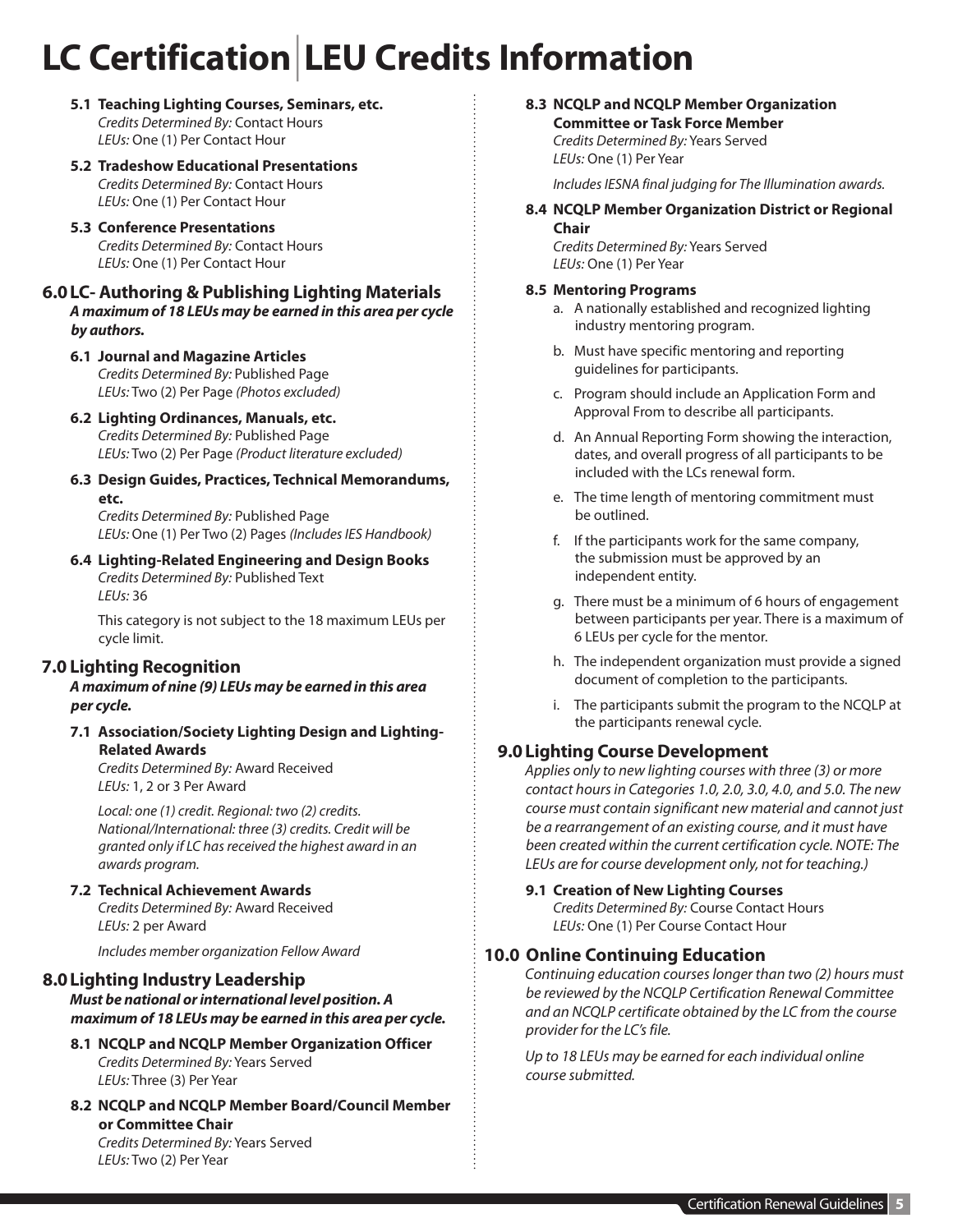# **LC Certification|Renewal Q & As**

*Question:* How often must I renew my LC credential?

*Answer:* LCs must renew their LC credential at three-year intervals. All LC credentials expire at the end of a third calendar year, regardless of whether the credential was earned in the beginning of the year.

*Question:* When do I send my LEU Reporting Form to NCQLP?

- *Answer:* Your completed LEU Reporting Form and Certification Renewal Fee payment must be submitted by December 31 of the year at the end of your certification expiration. There is a grace period through January 31 of the following year.
- *Question:* How soon after taking my LC Examination may I begin recording LEUs?
- *Answer:* Those who pass the LC Examination may accrue LEUs from the beginning of January following the November exam.

*Question:* How do I record my LEUs?

- *Answer:* LEUs are to be reported on the LEU Reporting Form, which is available online to all LCs in the year they have to recertify. Credits must be reported and the LEU Reporting Form submitted to NCQLP in the third year of your cycle. The LEU Reporting Form is available online via your LC profile and included within the Certification Renewal Guidelines, which are available for downloading through NCQLP Web site. No e-mails or faxes will be accepted.
- *Question:* Do I have to send all of my documentation with my LEU Reporting Form to NCQLP?
- *Answer:* NCQLP only requires that the completed LEU Reporting Form be submitted for certification renewal, along with the Certification Renewal Fee payment. LEU documentation must be retained by LCs for a minimum of two years after the end of the certification renewal cycle as it may have to be made available for audit.
- *Question:* Will I earn an LEU for viewing exhibits at LIGHTFAIR?
- *Answer:* No. To earn LEUs beyond the single credit that you will receive upon registering and attending LIGHTFAIR, you must attend appropriate educational activities.
- **Question:** Can I get LEU credits for ALL my educational or technical activities?
- *Answer:* Not entirely. You must follow the requirements listed in the Certification Renewal Guidelines, which include limitations on certain categories of LEU credits.

*Question:* Why are there limitations to the LEU credits I can earn?

- *Answer:* NCQLP places limitations on certain categories of LEU credits to encourage diversity in an LC's professional development. You can find these limitations in the Certification Renewal Guidelines.
- *Question:* What are the credit limitations for certain commercial product-specific sales training activities?
- *Answer:* NCQLP awards LEUs for application-based training that is generic in nature, not for participation in activities that are specific to a certain manufacturer. The key is to determine those activities and training sessions that are "generic applications for which you learn in a broad sense and that are not specific to a certain manufacturer." Certain blended manufacturer training courses can earn you LEUs as long as you record contact hours ONLY for those training and education sessions that maintain the generic or broad requirement, which means that what you have learned and/ or taught may be applied not just to a single manufacturer, but useful in several other circumstances. Remember, to paraphrase the Certification Renewal Guidelines, the definition of an LEU is one contact hour of appropriate training.

*Question:* How do I ensure that I have enough LEUs to recertify?

- *Answer:* LEUs require diversity. You can get enough LEUs by attending approved courses throughout the three-year period between LC renewals. Think of it this way: You can earn all 36 required LEUs by committing just a single hour of your time per month to professional development courses.
- *Question:* What is a self-evaluating, self-monitoring, or self-regulating certification renewal process?
- *Answer:* The beauty of the three-year certification renewal process is that it has built-in possibilities for encouraging diversity by allowing LCs to administer and report LEUs for themselves. The process is designed not to be overly limiting so as to make accumulating LEUs difficult or concentrating acceptable LEU credit to a few organizations, courses or other offerings.
- *Question:* How does NCQLP enforce or monitor the certification renewal process?
- *Answer:* NCQLP randomly selects a sample of LCs for certification renewal auditing. LCs selected for a certification renewal audit are asked to provide backup documentation as evidence of their participation in an acceptable LEU activity.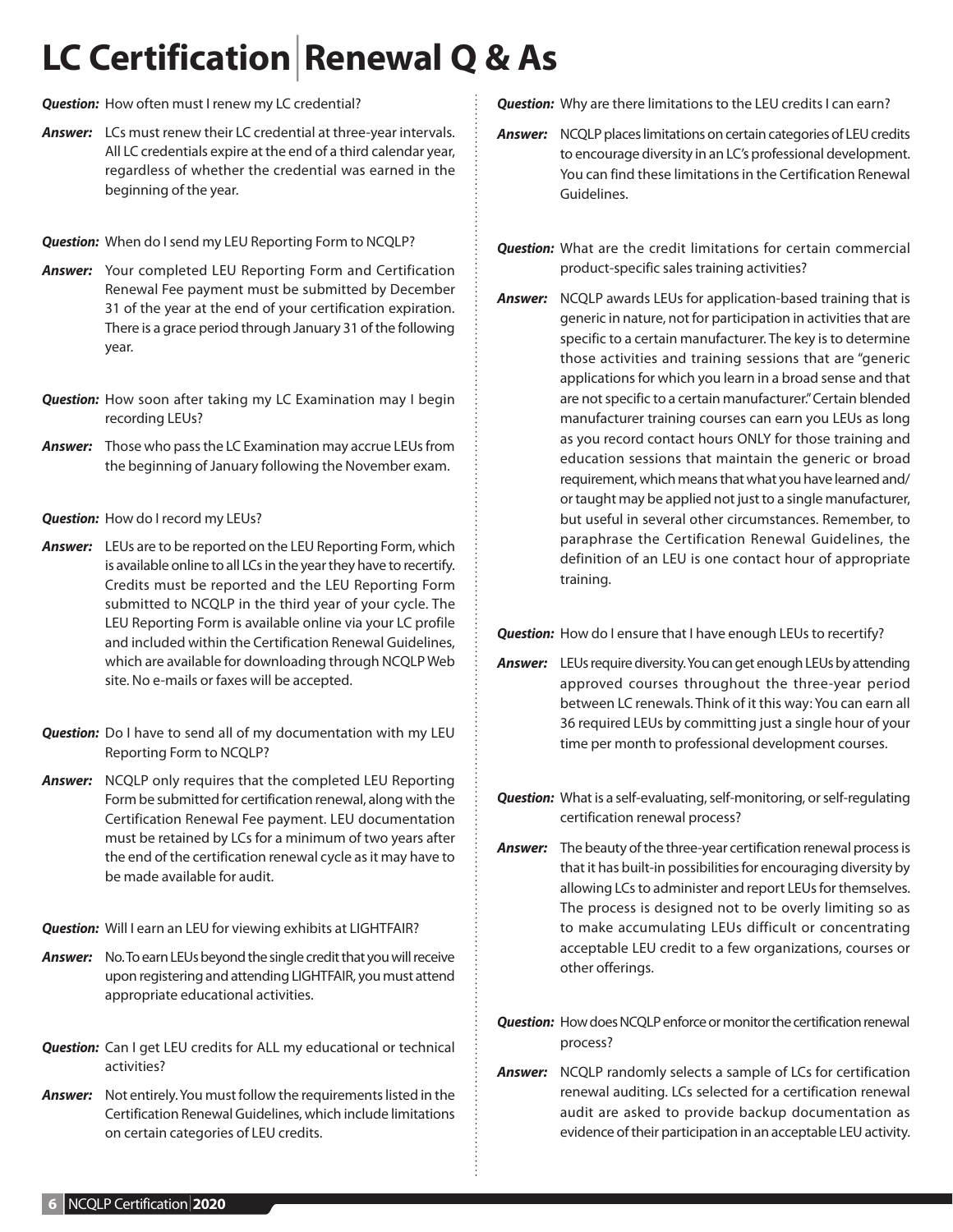# LC Certification Years of Service Form



# FOR LCs WITH 12/31/2020 EXPIRATION DATE

This form is for documentation of years of service within the field of lighting and is to be used only by those who are at the conclusion of their three-year certification cycle. This form is designed specifically for those LCs who have completed 25 or more years of service within the lighting professions and who have earned a minimum of 18 LEUs during the three-year certification cycle.

Please prepare and submit this Form along with your LEU Reporting Form with the Certification Renewal Fee payment of \$375.00 by the FINAL postmark deadline of January 31, 2021.

| <u> 1980 - An Dùbhlachd ann an Dùbhlachd ann an Dùbhlachd ann an Dùbhlachd ann an Dùbhlachd ann an Dùbhlachd ann a</u> |
|------------------------------------------------------------------------------------------------------------------------|
|                                                                                                                        |
|                                                                                                                        |
|                                                                                                                        |
|                                                                                                                        |

More on next page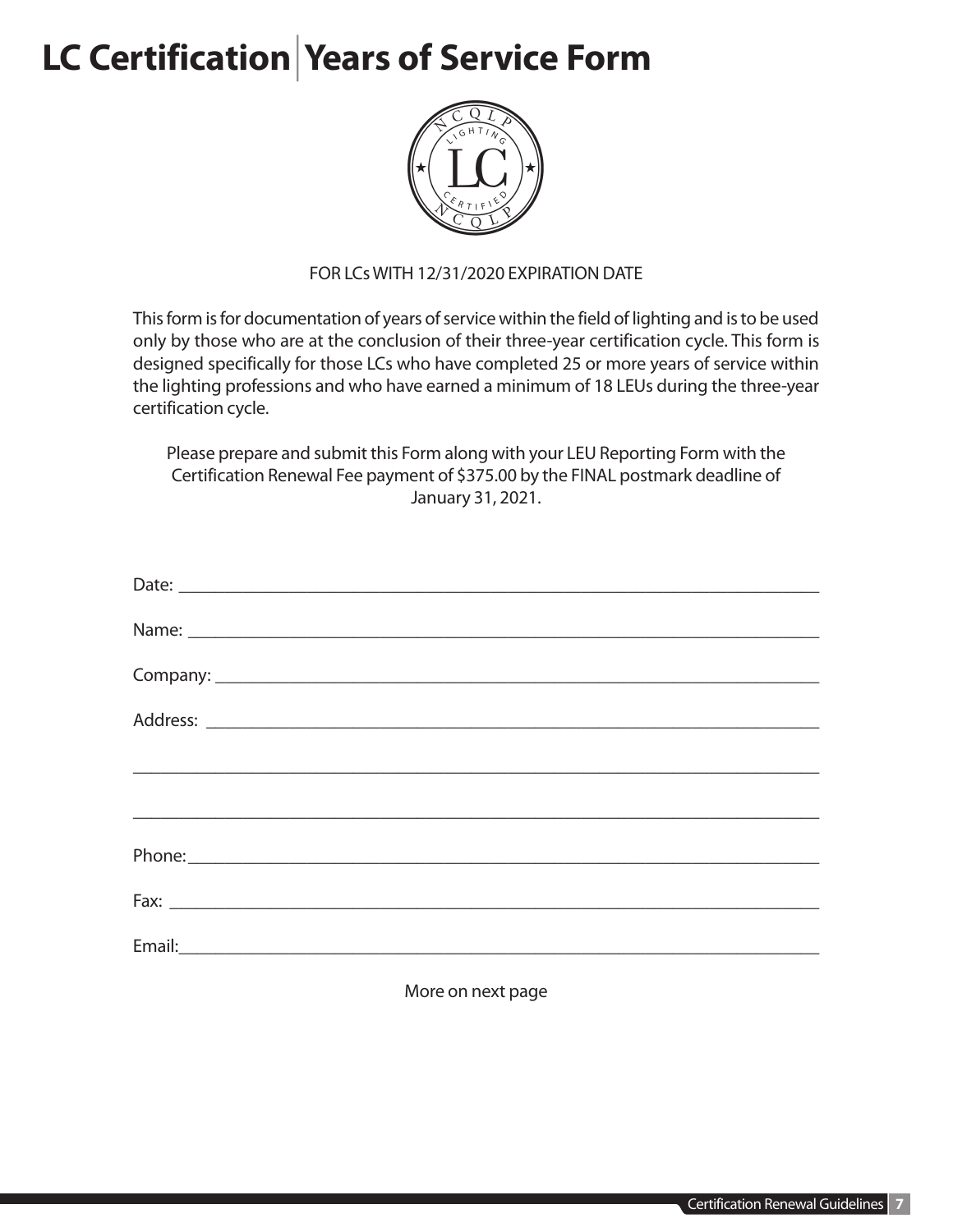# **LC Certification| 25 Years of Experience Form**

| <b>Date</b><br>From | Date<br>To | Organization | <b>City/State/Province</b> | Position<br>Title |
|---------------------|------------|--------------|----------------------------|-------------------|
|                     |            |              |                            |                   |
|                     |            |              |                            |                   |
|                     |            |              |                            |                   |
|                     |            |              |                            |                   |
|                     |            |              |                            |                   |
|                     |            |              |                            |                   |
|                     |            |              |                            |                   |
|                     |            |              |                            |                   |
|                     |            |              |                            |                   |
|                     |            |              |                            |                   |
|                     |            |              |                            |                   |
|                     |            |              |                            |                   |
|                     |            |              |                            |                   |
|                     |            |              |                            |                   |
|                     |            |              |                            |                   |
|                     |            |              |                            |                   |
|                     |            |              |                            |                   |
|                     |            |              |                            |                   |
|                     |            |              |                            |                   |
|                     |            |              |                            |                   |
|                     |            |              |                            |                   |
|                     |            |              |                            |                   |
|                     |            |              |                            |                   |
|                     |            |              |                            |                   |
|                     |            |              |                            |                   |
|                     |            |              |                            |                   |
|                     |            |              |                            |                   |
|                     |            |              |                            |                   |
|                     |            |              |                            |                   |
|                     |            |              |                            |                   |

# $\Box$  I affirm that the information detailed above relating to my experience in lighting and **lighting-related fields is accurate and correct.**

**Signature: \_\_\_\_\_\_\_\_\_\_\_\_\_\_\_\_\_\_\_\_\_\_\_\_\_\_\_\_\_\_\_\_\_\_\_\_\_\_\_\_\_\_\_\_\_\_\_\_\_\_\_\_\_\_\_\_ Date: \_\_\_\_\_\_\_\_\_\_\_\_\_\_\_\_\_\_\_\_\_**

*(Additional Copies of this form may be made if needed.)*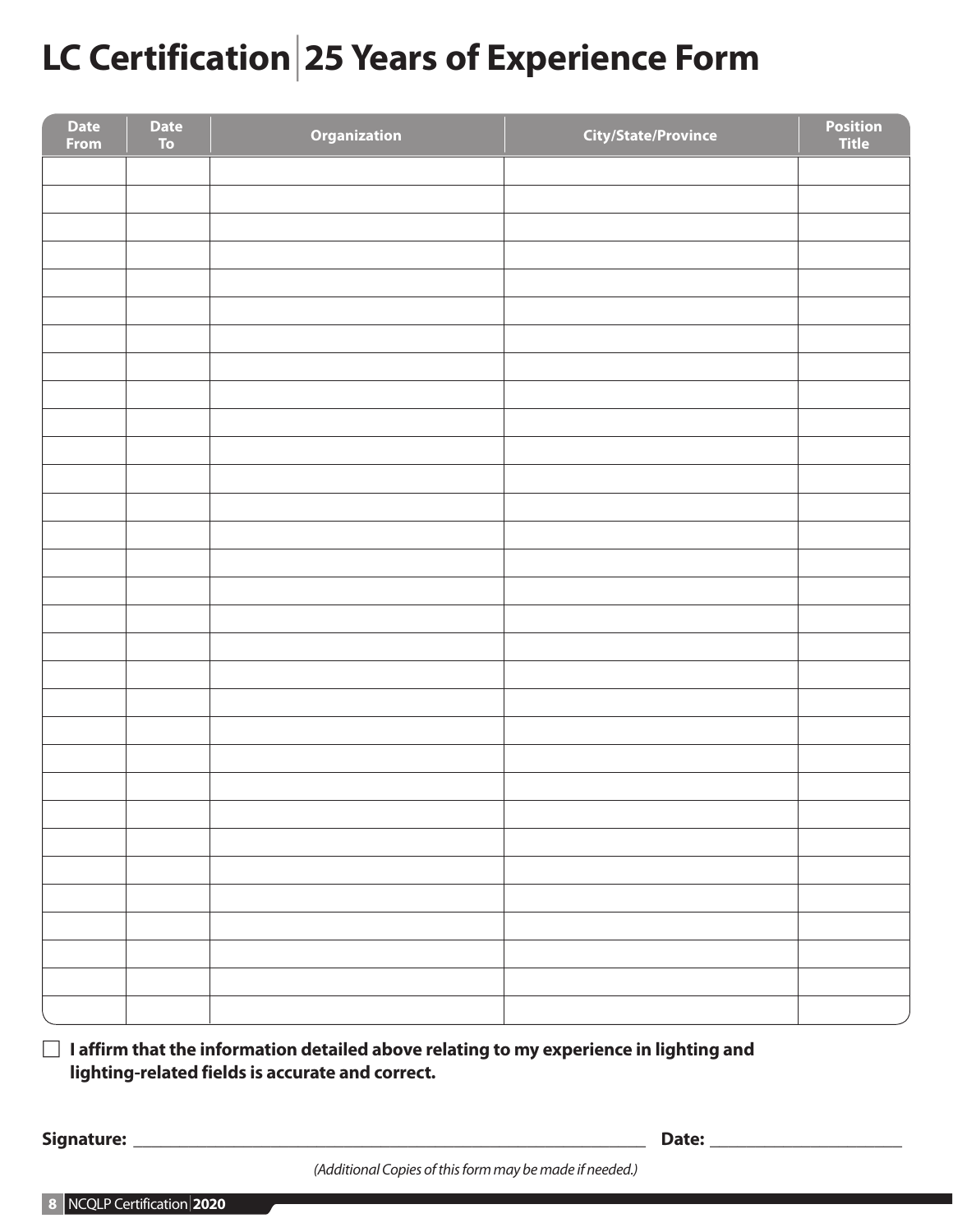# **LC Certification|Renewal Form**

# **LC Certification Renewal**

Certification reports must be submitted every three years within the LCs renewal cycle. LEU Credit Reporting Forms must be submitted by the end of the third year of the cycle. Additional copies of this form may be reproduced or downloaded from the NCQLP website,www.ncqlp.org.

# **Renewal Submission**

LC's may submit their LEU renewal by mail/private carrier or online through the NCQLP website, www.ncqlp.org. *Incomplete forms will be returned without processing. No emails or faxes will be accepted. Do not send duplicate copies.*

# **Renewal Fee and Program Support**

*For renewal fee details, please refer to page 1.* Select only one renewal fee option. Donations are appreciated and you will be recognized online in the "Program Support" area of the NCQLP website.

| Select Only One Renewal Fee Option              |                            |                         |
|-------------------------------------------------|----------------------------|-------------------------|
| $\Box$ \$375 (Postmarked)                       | OS.<br>g s                 |                         |
| $\Box$ \$575 (Postmarked from<br>1 to March 31) | Program Support (Optional) | <b>Total Amount Due</b> |

# **Payment Method**

If paying with check, please make payable to "NCQLP"

 $\Box$  Check  $\mu$   $\Box$   $\Box$  **VISA** 

**Credit Card Number Contact Contact Contact Contact Contact Contact Contact Contact Contact Contact Contact Contact Contact Contact Contact Contact Contact Contact Contact Contact Contact Contact Contact Contact Contact Co** 

Cardholders Name

Don't forget, please make a copy for your records.

# **Contact Information**

Phone Number Fax Number

 $\Box$  My Registry contact information is correct or I will update it.

Alternate Phone Number *(Mobile)* Email

Primary Lighting Professional Area of Expertise (For use in identifying professional experts)

| Program<br><b>Date</b> | <b>Program Title</b>                                                                           | <b>Program Sponsor</b>      | <b>Category</b><br>Number* | <b>Number</b><br>of LEUs* |
|------------------------|------------------------------------------------------------------------------------------------|-----------------------------|----------------------------|---------------------------|
|                        |                                                                                                |                             |                            |                           |
|                        |                                                                                                |                             |                            |                           |
|                        |                                                                                                |                             |                            |                           |
|                        |                                                                                                |                             |                            |                           |
|                        | $\mathcal{A}$                                                                                  | $\Lambda$                   |                            |                           |
|                        |                                                                                                | V                           |                            |                           |
|                        | <b>College</b>                                                                                 |                             |                            |                           |
|                        |                                                                                                |                             |                            |                           |
|                        |                                                                                                |                             |                            |                           |
|                        |                                                                                                |                             |                            |                           |
|                        | <b>Contract</b><br>m.                                                                          | w                           |                            |                           |
|                        |                                                                                                |                             |                            |                           |
|                        |                                                                                                | ▽                           |                            |                           |
|                        |                                                                                                |                             |                            |                           |
|                        |                                                                                                |                             |                            |                           |
|                        |                                                                                                |                             |                            |                           |
|                        |                                                                                                |                             |                            |                           |
|                        | *See Page 4 in the NCQLP LC Certification Guideline Booklet for Category Number and LEU value. | <b>Total Number of LEUs</b> |                            |                           |

# **Declaration**

By submitting and signing this LEU Credit Reporting Form for a three-year renewal cycle, I verify to the best of my knowledge that the information contained herein is true, complete and accurate, and that the professional development activities undertaken were in lighting and lighting-related fields. I understand that all credits are subject to verification by the NCQLP through the audit process.

Name *(Please Print)*

Signature Date

*|U.S. Mail* P.O. Box 142729 Austin, TX 78714-2729*|Private Carrier* 1016 LaPosada Drive #155 Austin, Texas 78752*|*www.ncqlp.org